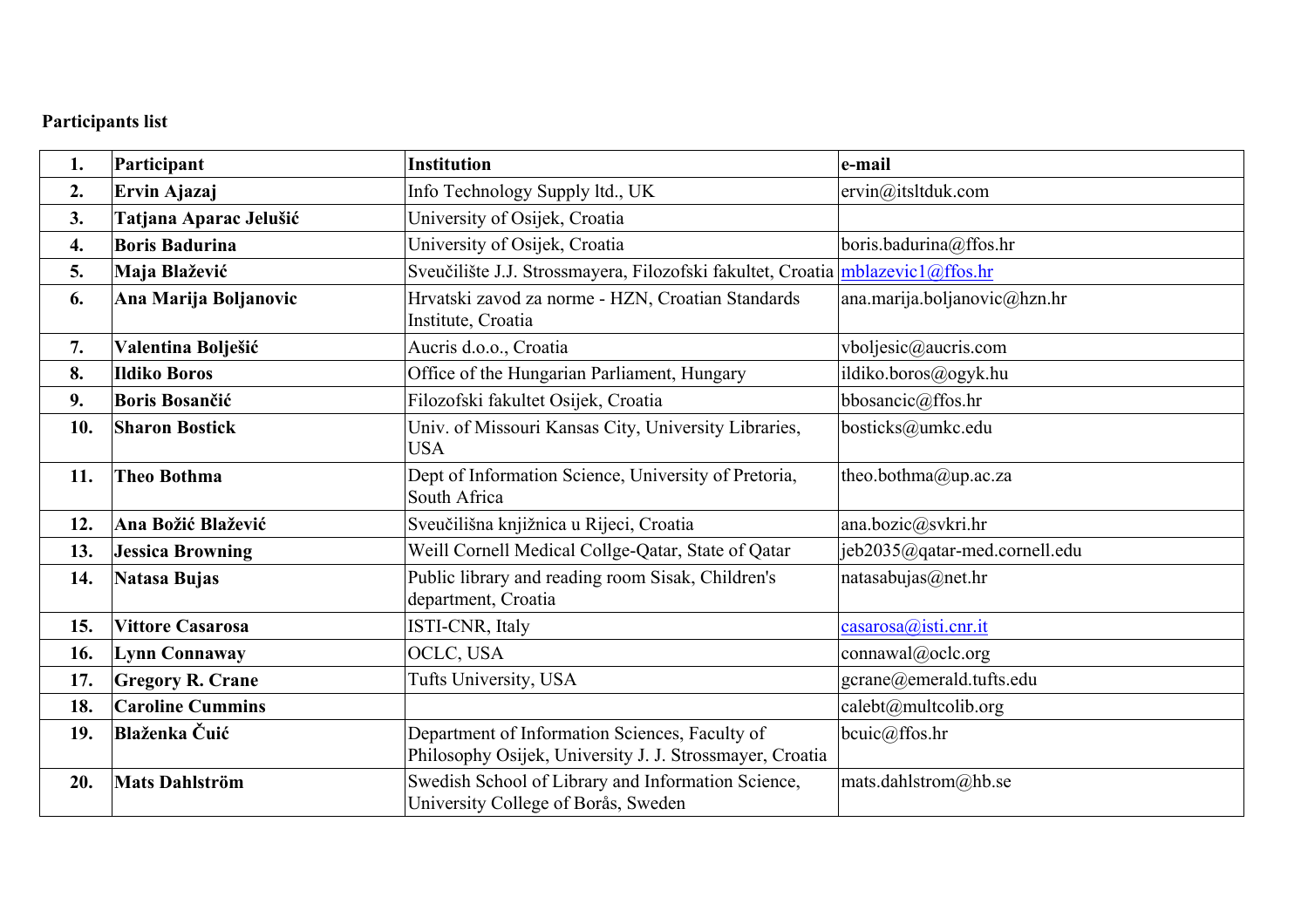| 21. | Jelena Diklic                        | Filozofski fakultet, Croatia                                                                                     | jdiklic@ffos.hr               |
|-----|--------------------------------------|------------------------------------------------------------------------------------------------------------------|-------------------------------|
| 22. | Sanjica Faletar Tanacković           | Faculty of Philosophy, Croatia                                                                                   | sfaletar@ffos.hr              |
| 23. | C. Olivia Frost                      | Univ. of Michigan, School of Information, USA                                                                    | cfrost@umich.edu              |
| 24. | <b>Francisco Javier García Marco</b> | Universidad de Zaragoza, Biblioteconomía y<br>Documentación, Spain                                               | jgarcia@unizar.es             |
| 25. | <b>Drahomira Gavranović</b>          | University of Zadar, LIS Department, Croatia                                                                     | dgavrano@unizd.hr             |
| 26. | Koraljka Golub                       | UKOLN, University of Bath, Sweden                                                                                |                               |
| 27. | <b>Carol Gordon</b>                  | Rutgers University, 76 Louis Street Apt 3 S, New<br>Brunswick, New Jersey, USA                                   | cgordon@scils.rutgers.edu     |
| 28. | <b>Damir Hasenay</b>                 | Department of Information Science, Faculty of<br>Philosophy, J. J. Strossmayer University of Osijek,<br>Croatia, | dhasenay@ffos.hr              |
| 29. | <b>Robert M. Hayes</b>               | UCLA, USA                                                                                                        | rhayes@ucla.edu               |
| 30. | <b>Cathal Hoare</b>                  | University College Cork, Ireland                                                                                 | hoare@student.cs.ucc.ie       |
| 31. | Dunja Holcer                         | Public library and reading room Sisak, Children's<br>department, Croatia                                         | $d$ unjaholcer@gmail.com      |
| 32. | <b>Tamara Horvat</b>                 | Hrvatska informacijsko-dokumentacijska referalna<br>agencija - HIDRA, Croatia                                    | thorvat@hidra.hr              |
| 33. | Jagoda Ille                          | Knjiznice grada Zagreba,, Knjiznica Medvescak, Croatia  jagoda.ille@kgz.hr                                       |                               |
| 34. | <b>Slaven Ille</b>                   | Infosistem d.d., Croatia                                                                                         | sille@infosistem.hr           |
| 35. | <b>Peter Ingwersen</b>               | Royal School of Library and Information Science,<br>Copenhagen, Denmark                                          |                               |
| 36. | Ivana Janjesic                       | Department of information science, Faculty of<br>Philosophy, University J.J. Strossmayer, Croatia                | ijanjesic@ffos.hr             |
| 37. | <b>Signe Jantson</b>                 | Tallinn University, Estonia                                                                                      | signe@tlu.ee                  |
| 38. | <b>Krisztina Kardos</b>              | Office of the Hungarian Parliament, Hungary                                                                      | kk@ogyk.hu                    |
| 39. | <b>Karin Karlics</b>                 | University of Graz, Austria                                                                                      | karin.karlics@edu.uni-graz.at |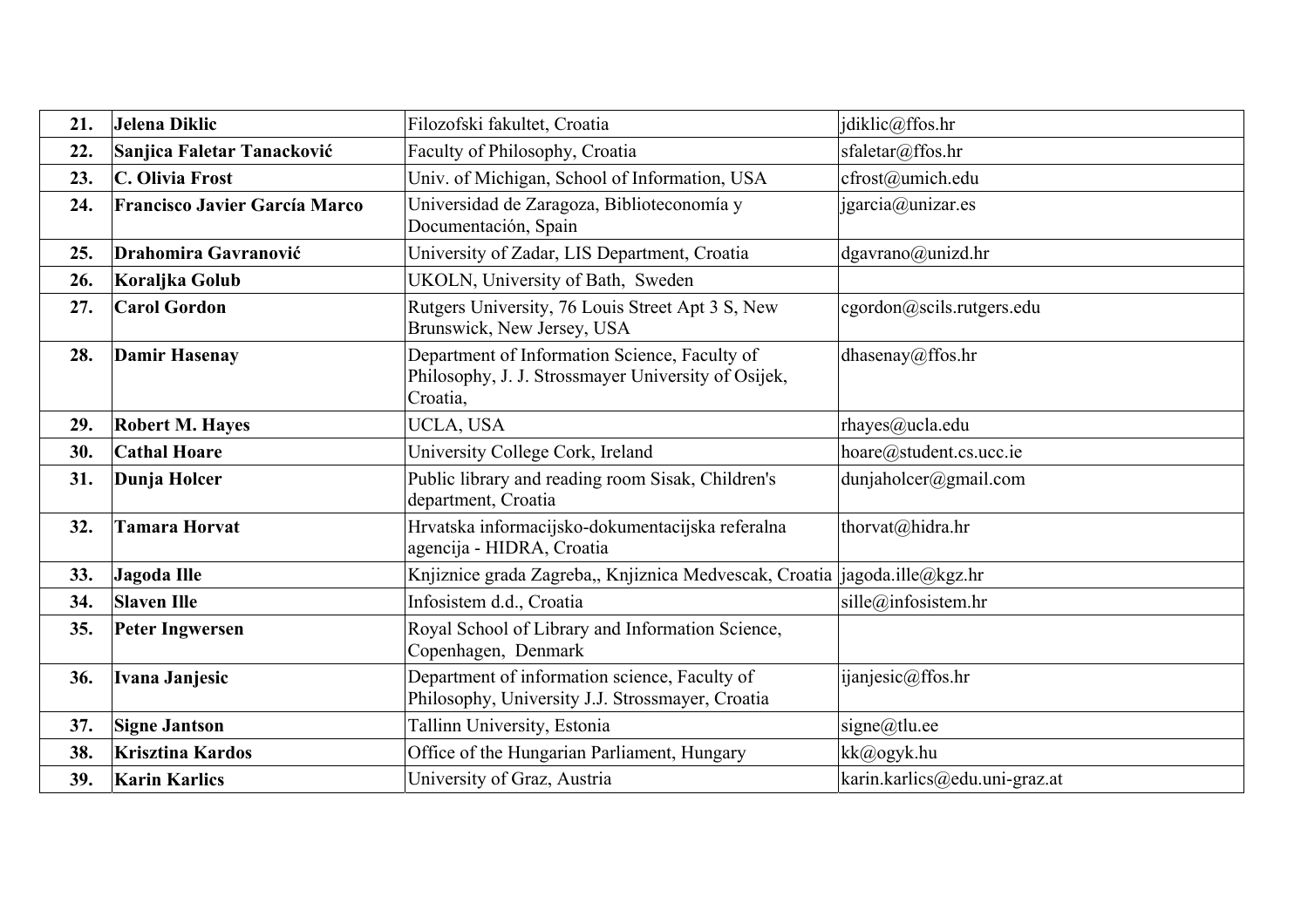| 40. | Petra Kastrevec           | Vrhovno sosišče RS, Centralna pravosodna knjižnica,<br>Tavčarjeva 9, Slovenia                      |                                   |
|-----|---------------------------|----------------------------------------------------------------------------------------------------|-----------------------------------|
| 41. | <b>Dusan Katuscak</b>     | Slovak National Library, Slovak Republic                                                           | katarina.mikitova@snk.sk          |
| 42. | Kathleen Kern,            | Illinois State University Libraries, USA                                                           | katkern@uiuc.edu                  |
| 43. | <b>Sung Un Kim</b>        | Rutgers, The State University of New Jersey, USA                                                   | sungunk@eden.rutgers.edu          |
| 44. | <b>Blaženka Klemar</b>    | Filozofski fakultet, Croatia                                                                       | bklemar@ffzg.hr                   |
| 45. | Zvonimir Klobučar         | Faculty of Philosophy, Croatia                                                                     | zklobucar@ffos.hr                 |
| 46. | <b>Anita Komazec</b>      | Filozofski fakultet Osijek, Odsjek za informacijske<br>znanosti, Croatia                           | akomazec@ffos.hr                  |
| 47. | <b>Marina Krimer</b>      | Department of information science, Faculty of<br>Philosophy, University J. J. Strossmayer, Croatia | mkrimer@ffos.hr                   |
| 48. | <b>Tamara Krajna</b>      | Faculty of mechanical engineering and naval<br>architecture, Croatia                               | tkrajna@fsb.hr                    |
| 49. | Danijela Novota Krajnović | Hrvatski zavod za norme - HZN, Croatian Standards<br>Institute, Croatia                            | danijela.novota.krajnovic@hzn.hr  |
| 50. | Katarina Kristofova       | Slovak National Library, Slovak Republic                                                           | katarina.mikitova@snk.sk          |
| 51. | Maja Krtalić              | Faculty of Philosophy, Croatia                                                                     | mkrtalic@ffos.hr                  |
| 52. | <b>Vladimir Kurelec</b>   | VIVaInfo d.o.o., Croatia                                                                           | kurelec@vivainfo.hr               |
| 53. | <b>Christian Lager</b>    | University Graz, Department of Economics, Austria                                                  | christian.lager@uni-graz.at       |
| 54. | Erda LAPP                 | Bochum University Library, Germany                                                                 | erda.lapp@rub.de                  |
| 55. | <b>Omar LAROUK</b>        | ENSSIB-Lyon, Université de Lyon, France                                                            | omar.larouk@enssib.fr             |
| 56. | <b>Helle Lauridsen</b>    | ProQuest, Denmark                                                                                  | helle.lauridsen@emea.proquest.com |
| 57. | <b>Michael Leach</b>      | Harvard University, Cabot Science Library, 1 Oxford<br>Street, USA                                 | mrleach@fas.harvard.edu           |
| 58. | <b>Emil Levine</b>        | Austria                                                                                            | emil.levine@chello.at             |
| 59. | Lidija Lončar             | University of Zadar, LIS Department, Croatia                                                       | lloncar@student.unizd.hr          |
| 60. | <b>Bojan Macan</b>        | Ruder Boskovic Institute, Library, Croatia                                                         | bmacan@irb.hr                     |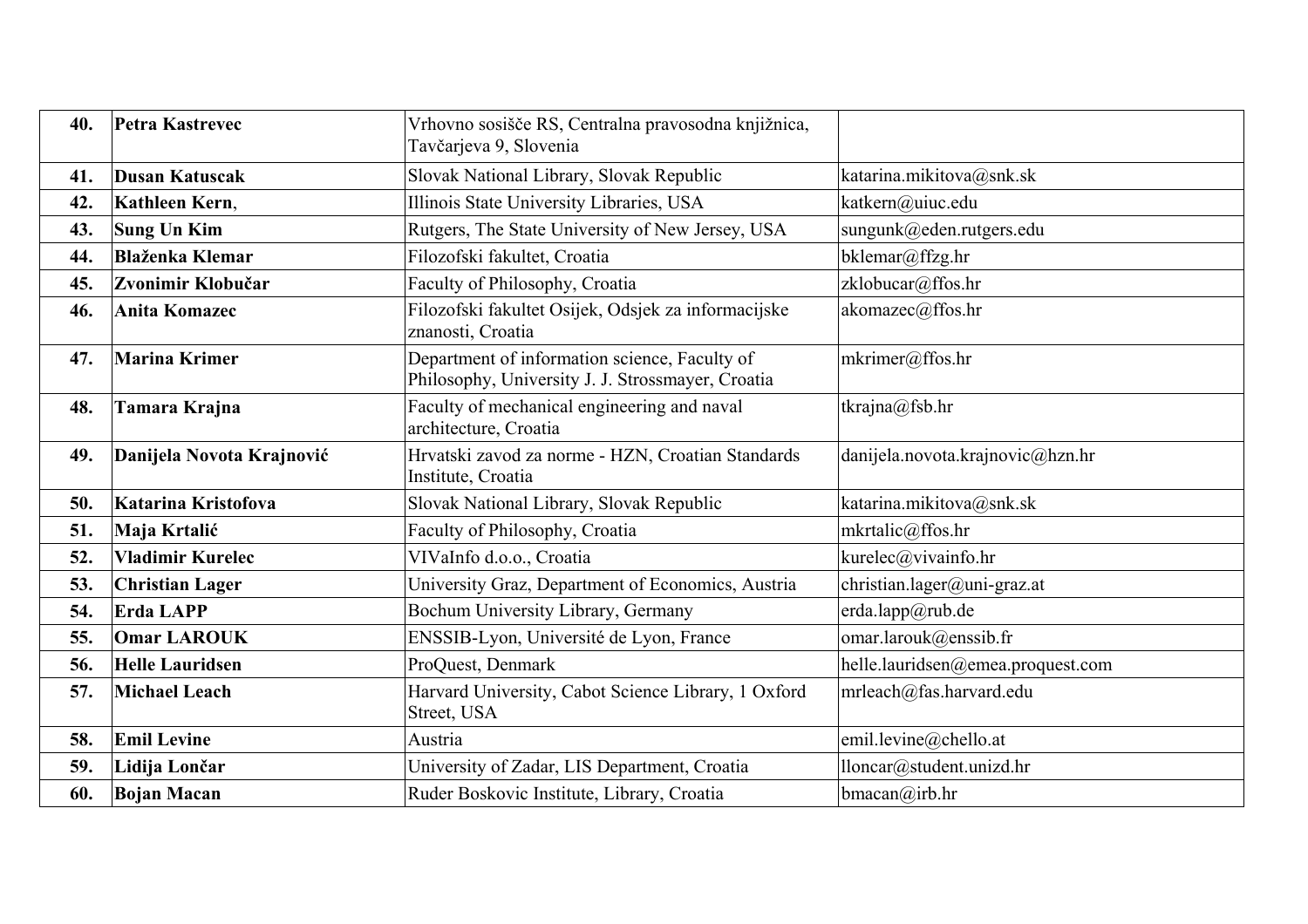| 61. | Dijana Machala                 | Nacionalna i sveučilišna knjižnica u Zagrebu, Croatia                                                                     | dmachala@nsk.hr                  |
|-----|--------------------------------|---------------------------------------------------------------------------------------------------------------------------|----------------------------------|
| 62. | <b>Lobel Machala</b>           | Nacionalna i sveučilišna knjižnica u Zagrebu, Croatia                                                                     | lmachala@nsk.htm                 |
| 63. | Jelena Magliaro                | University of Windsor, Canada                                                                                             | jelena@uwindsor.ca               |
| 64. | Zinaida Manžuch                | Vilnius University, Faculty of Communication, Library<br>and Information Science Institute, Lithuania                     | zinaida.manzuch@mb.vu.lt         |
| 65. | <b>Alisa Martek</b>            | Croatian Geological Survey, Croatia                                                                                       | amartek@hgi-cgs.hr               |
| 66. | <b>Branka Martinčić</b>        | Hrvatski sabor-knjižnica, Croatia                                                                                         | bmartin@sabor.hr                 |
| 67. | <b>Irena Martinovic</b>        | Filozofski fakultet, Knjiznica Odsjeka za fonetiku,<br>Croatia                                                            | irmartin@ffzg/hr                 |
| 68. | Ivana Martinović               | J.J. Strossmayer University, Faculty of Philosophy,<br>Department of information science, Croatia                         | imartinovic@ffos.hr              |
| 69. | <b>Barbara Masten</b>          | Vrhovno sosišče RS, Centralna pravosodna knjižnica,<br>Tavčarjeva 9, Slovenia                                             | barbara.masten@sodisce.si        |
| 70. | <b>Manfred Mayer</b>           | University Graz, Vestigia Research Center, Austria                                                                        | $mantred.maxer@uni-graz.at$      |
| 71. | <b>Susan McGlamery</b>         | <b>OCLC QuestionPoint, USA</b>                                                                                            | mcglames@oclc.org                |
| 72. | <b>Ismena Meić</b>             | Zagreb City Libraries, City Library of Zagreb, Croatia                                                                    | ismena.meic@kgz.hr               |
| 73. | <b>Elaine Ménard</b>           | École de bibiothéconomie et des sciences de<br>l'information - EBSI, Université de Montréal, Canada                       | elaine.menard@umontreal.ca       |
| 74. | Tanja Merčun                   | University of Ljubljana, Faculty of Arts, Department for<br>Library and Information Science and Book Studies,<br>Slovenia | $tanja$ .mercun $@ff$ .uni-lj.si |
| 75. | Milijana Micunovic             | Sveuciliste J. J. Strossmayer u Osijeku, Filozofski<br>fakultet, Croatia                                                  | mmicunov@ffos.hr                 |
| 76. | <b>Natasa Milic - Frayling</b> | Cambridge UK,                                                                                                             | natasamf@microsoft.com           |
| 77. | <b>Angelos Mitrelis</b>        | Library and Information Center, University of Patras,<br>Greece                                                           | $angle@$ lis.upatras.gr          |
| 78. | Svjetlana Mokris               | U of Osijek, Croatia                                                                                                      |                                  |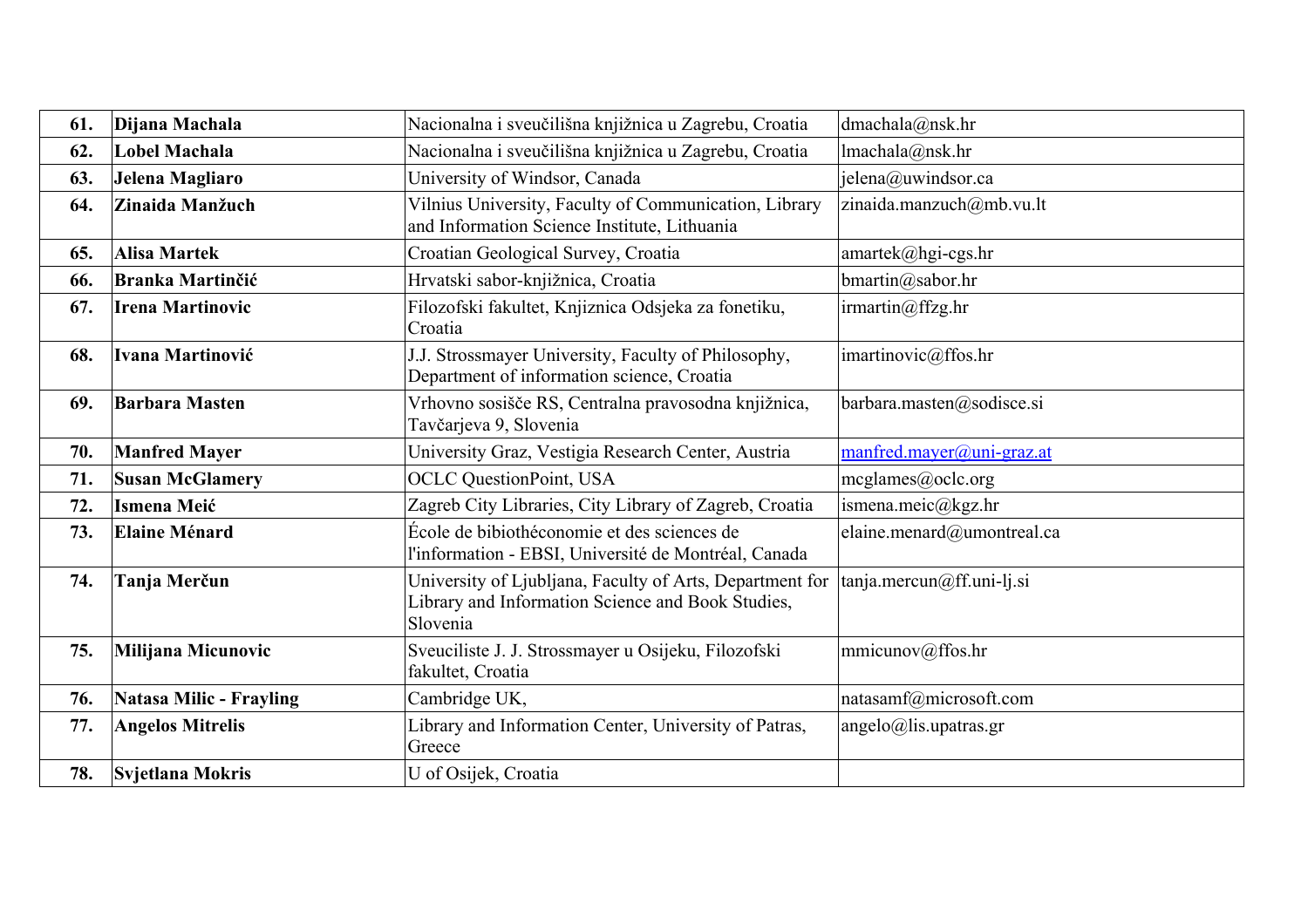| 79. | <b>James Molloy</b>               | University College Dublin Library, Reader Services,<br><b>USA</b>             | james.molloy@ucd.ie        |
|-----|-----------------------------------|-------------------------------------------------------------------------------|----------------------------|
| 80. | Željka Motika                     | Hrvatska informacijsko-dokumentacijska referalna<br>agencija - HIDRA, Croatia | zeljka.motika@hidra.hr     |
| 81. | <b>Nenad Nikolić</b>              | Hrvatski zavod za norme - HZN, Croatian Standards<br>Institute, Croatia       | nenad.nikolic@hzn.hr       |
| 82. | <b>Lisa Norberg</b>               | University of North Carolina, USA                                             | lnorberg@email.unc.edu     |
| 83. | <b>Helena Novak</b>               | Gradska knjižnica Zadar, Croatia                                              |                            |
| 84. | <b>Eng Chuan Ong</b>              | National Library Board, Singapore,                                            | Eng_Chuan_Ong@nlb.gov.sg   |
| 85. | <b>Leonidas Papachristopoulos</b> | Library & Information Center, University of Patras,<br>Greece                 | leonidasp@lis.upatras.gr   |
| 86. | <b>Cristina Pattuelli</b>         | Pratt Institute, USA                                                          | mpattuel@pratt.edu         |
| 87. | <b>Ana Pervan</b>                 | Filozofski fakultet u Osijeku, Croatia                                        | apervan@ffos.hr            |
| 88. | <b>Joan Petit</b>                 | American University in Cairo, Egypt                                           | jpetit@aucegypt.edu        |
| 89. | Tatijana Petrić                   | Sveučilšte u Zadru, Sveučilišna knjižnica, Croatia                            | tpetric@unizd.hr           |
| 90. | <b>Helen Petrie</b>               | University of York, Department of Computer Science,<br><b>UK</b>              | helen.petrie@cs.york.ac.uk |
| 91. | Sonja Pigac Ljubi                 | National and University Library, Croatia                                      | spigacljubi@nsk.hr         |
| 92. | <b>Jeffrey Pomerantz</b>          | SILS, U of North Carolina, USA                                                | pomerantz@unc.edu          |
| 93. | Nino Popović                      | Filozofski fakultet u Osijeku, Croatia                                        | npopovic1@ffos.hr          |
| 94. | Ivančica Pračić                   | Hrvatski sabor, INFODOK služba, Croatia                                       | ipracic@sabor.hr           |
| 95. | Tanja Didak - Prekpalaj           | Hrvatska informacijsko-dokumentacijska referalna<br>agencija - HIDRA, Croatia | Didak@hidra.hr             |
| 96. | Janina Pupelienė                  | Klaipėda University Library, Lithuania                                        | janina.pupeliene@cb.ku.lt  |
| 97. | <b>Marina Putnik</b>              | Zagreb City Libraries, Croatia                                                |                            |
| 98. | Marie L. Radford                  | Rutgers University, USA                                                       | mradford@scils.rutgers.edu |
| 99. | Snjezana Ramljak                  | Hrvatski sabor, Knjiznica, Croatia                                            | sramljak@sabor.hr          |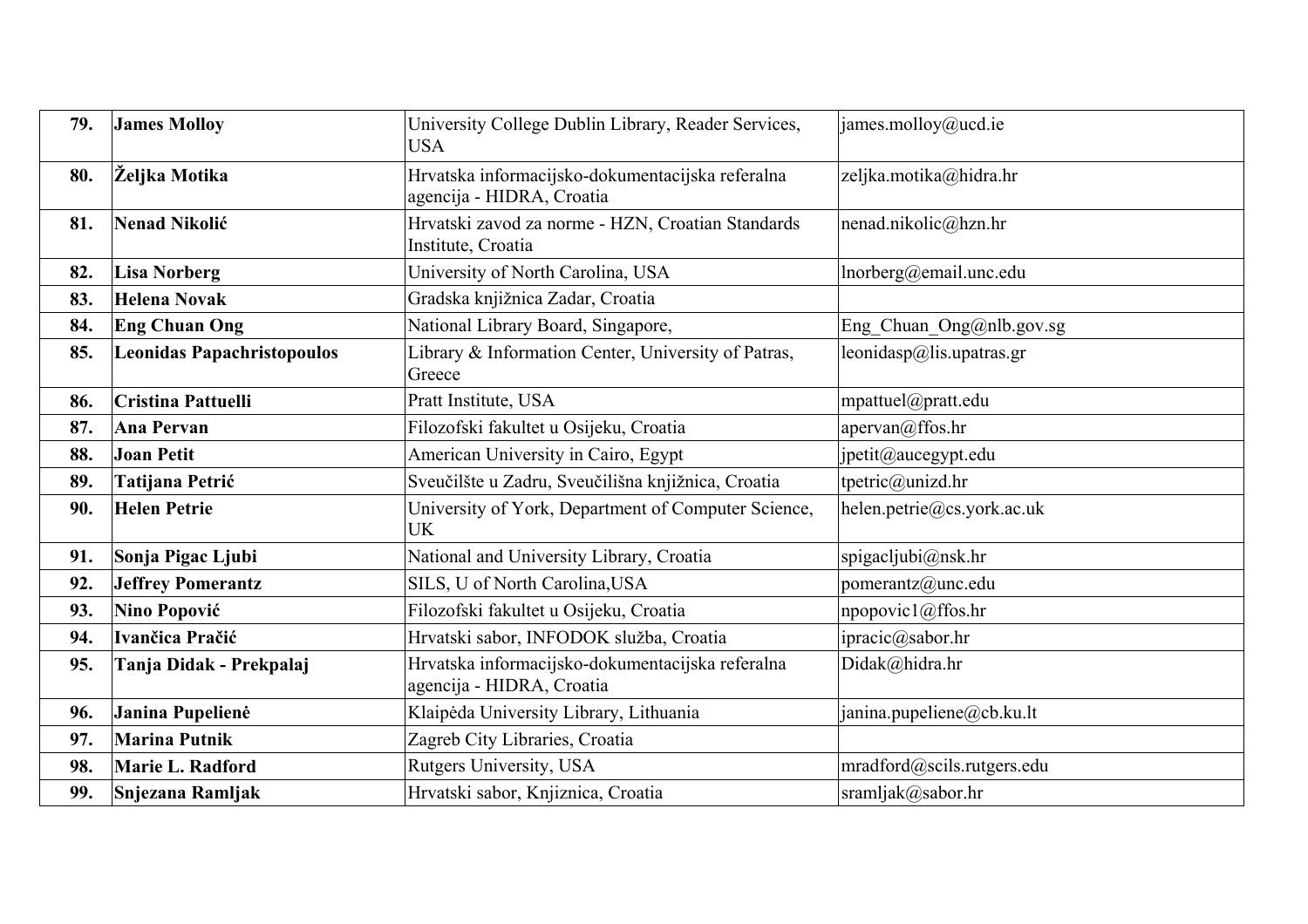| 100. Erich Renhart        | University Graz, Vestigia Research Center, Austria                                             | erich.renhart@uni-graz.at              |
|---------------------------|------------------------------------------------------------------------------------------------|----------------------------------------|
| 101. Paula Rumbaugh       | OCLC, Inc., USA                                                                                | rumbaugp@oclc.org                      |
| 102. Tefko Saracevic      | Rutgers University, USA                                                                        | tefko@scils.rutgers.edu                |
| 103. Christian SCHLOEGL   | University of Graz, Institute of Information Science and<br>Information Systems, Austria       | christian.schloegl@uni-graz.at         |
| 104. Pam Sessoms          | University Library, University of North Carolina at<br>Chapel Hill, USA                        | pjdutche@email.unc.edu                 |
| 105. Josipa Selthofer     | Odsjek za informacijske znanosti, Filozofski Fakultet u<br>Osijeku, Lorenza Jaegera 9, Croatia | jselthofer@ffos.hr                     |
| 106. Davinder Pal Singh   | The Nanakshahi Trust, India                                                                    | drsingh@nanakshahi.org                 |
| 107. Stacy Smulowitz      | Rutgers University, USA                                                                        | stacysm@eden.rutgers.edu               |
| 108. Pamela Snelson       | Franklin & Marshall College, USA                                                               | pamela.snelson@fandm.edu               |
| 109. Jacqueline Solis     | University of North Carolina Chapel Hill, USA                                                  | jsolis@email.unc.edu                   |
| 110. Daniela Sraga        | Hrvatski sabor, INFODOK služba, Croatia                                                        | dsraga@sabor.hr                        |
| 111. Alenka Stante        | Josef Stefan Institute, Ljubljana, Slovenia                                                    |                                        |
| 112. Jadranka Stojanovski | Rudjer Boskovic Institute, Croatia                                                             | jadranka.stojanovski@irb.hr            |
| 113. IVANKA STRIČEVIĆ     | UNIVERSITY OF ZADAR, THE LIS DEPARTMENT,<br>Croatia                                            | istricev@unizd.hr & istricevic@ffos.hr |
| 114. Christine Sulenes    | Syracuse University, USA                                                                       | christine.sulenes@gmail.com            |
| 115. Zdenka Sviben        | Hrvatsko knjižničarsko društvo, Croatia                                                        | hkd@nsk.hr                             |
| 116. Ivan Šibenik         | Tehnicar Birocomp, Zagreb, Croatia                                                             | info@birocomp.hr                       |
| 117. Greta Šimičević      | Filozofski fakultet Sveučilišta u Zagrebu, Croatia                                             | gsimicev@ffzg.hr                       |
| 118. Marinela Šmider      | Faculty of Philosophy, Croatia                                                                 | msmider@ffos.hr                        |
| 119. Vesna Špac           | Brodarski institut, Croatia                                                                    | vesna.spac@hrbi.hr                     |
| 120. Anna Maria Tammaro   | University of Parma, Italy                                                                     | annamaria.tammaro@unipr.it             |
| 121. Puay Eng Tang        | National Library Board, Singapore                                                              |                                        |
| 122. Andrej Tihomirović   | Infosistem d.d., Croatia                                                                       | atihomirovic@infosistem.hr             |